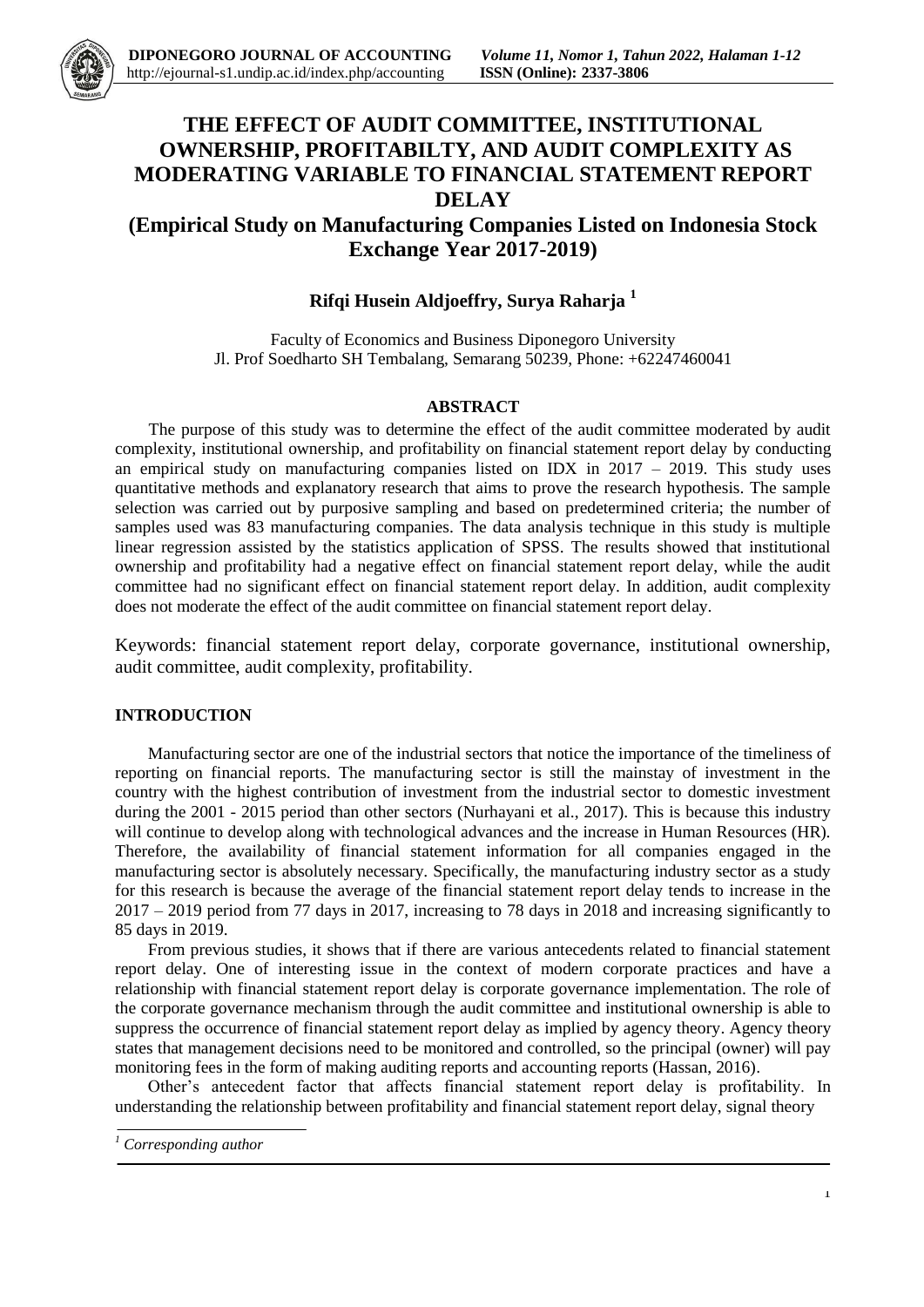

can be used as the basic theory. Companies that experience increased net profit will look more positive to the market. Increasing the percentage of profitability obtained by the company in a period, internal management will certainly really want a short audit process so that the company can immediately publish its financial statements and make it possible to communicate positive signals to shareholders more quickly. (Khoufi & Khoufi, 2018; Shukeri, 2012).

Empirical research conducted by Sari, Subroto, & Ghofar, (2019) is the main inspiration in conducting this research by doing novelty in the form of adding new variables such as institutional ownership and profitability as determinants of the emergence of financial statement report delay. Furthermore, research conducted by Sari, Subroto, & Ghofar, (2019) still had a variable that had no effect, independent commissioner variable, so that this study replaced it with new variables, institutional ownership and profitability, which is considered an antecedent factor to the occurrence of financial statement report delay. The addition of the profitability variable also certainly adds to the understanding related to the development of the theoretical basis that will be used.

Audit complexity as a moderating variable of the relationship between corporate governance and financial statement report delay is based on previous research conducted by Sari et.al, (2019); Putra et.al., (2017); and Putra et.al., (2018). Specifically, in various studies that have been carried out related to the moderating role of audit complexity on the relationship between corporate governance and financial statement report delay, there are still inconsistencies in research results related to the moderating role of audit complexity on the relationship between audit committee and financial statement report delay. Sari et.al, (2019) succeeded in proving the moderating role of audit complexity on the relationship between the audit committee and financial statement report delay, while Putra et.al., (2017); and Putra et.al., (2018) did not find a moderating role of audit complexity on the relationship between audit committee and financial statement report delay. So, this is the basis that only to put the audit committee variable as a corporate governance variable that will see the moderating role of audit complexity related to its relationship with financial statement report delay.

## **THEORETICAL FRAMEWORK AND HYPOTHESES FORMULATION**

## **The Effect of Audit Committee on Financial Statement Report Delay**

According to agency theory, monitoring effectiveness and group cohesion can be increased by a small audit committee size. An increase in the size of the audit committee may result in a lack of active participation by some directors, which in turn undermines cohesion in decision-making, and undermines the control and monitoring functions (Raweh et.al., 2019). Bédard and Gendron (2010) assert that small audit committees have a diversity of expertise and can ensure proper monitoring. It can be concluded that the formulation of the first hypothesis that can be proposed is:

#### *H1: Audit committee has a positive effect on the financial statement report delay.*

## **The Effect of Institutional Ownership on Financial Statement Report Delay**

Chen and Zhang (2006) suggest institutional ownership as the percentage of a company that has investment banking, pension funds, insurance, banks, and mutual funds. Therefore, ownership of shares by outsiders or institutions is thought to have the power to sue and require management should convey financial information immediately because the financial reports submitted late will affect the economic decisions that will be taken by the users of the information. The existence of institutional investors can indicate a strong corporate governance mechanism so as to provide oversight of company management. It can be concluded the next hypothesis formulation that can be proposed is:

*H2: Institutional Ownership has a negative effect on the Financial Statement Report Delay.*

## **The Effect of Profitability on Financial Statement Report Delay**

Carslaw and Kaplan in Ariyani and Budiartha (2014) showed that companies that suffered losses ask their auditors to audit more slower than it should be, and the consequent is late submission of Financial Statement. On the other hand, the increase in net profit by the company at the end of the year will be seen more positively by the market (investors). A positive signal to the market through an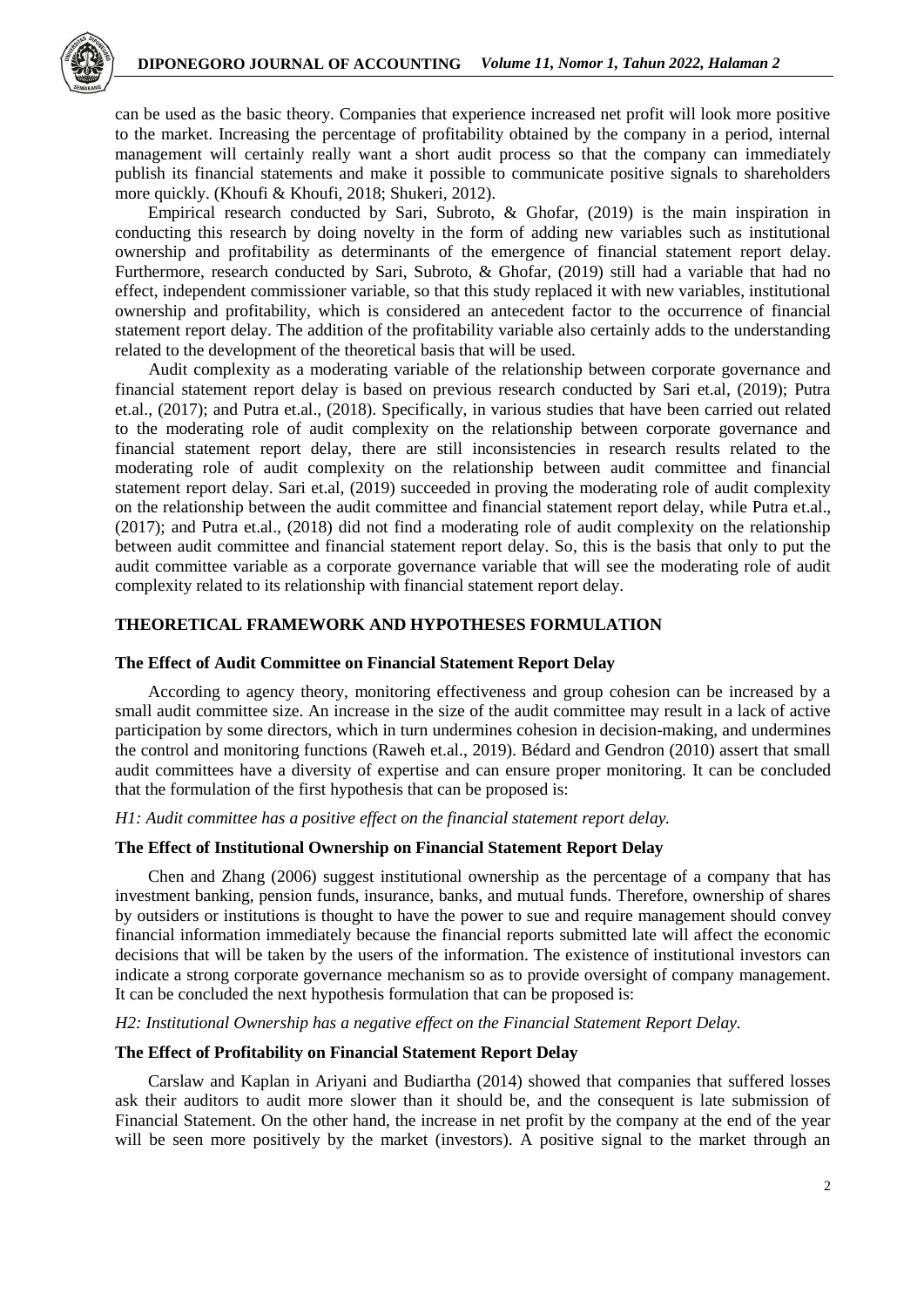

increase in net income causes management want quickly to complete the audit process and publish its financial statements immediately so that the audit delay that occurs will be shorter. This will certainly be very beneficial for the company in communicating this positive information to shareholders more quickly (Basuony et al., 2016). It can be concluded the next hypothesis formulation that can be proposed is:

*H3: Profitability has a negative effect on the Financial Statement Report Delay.*

## **The Effect of Audit Committee on The Financial statement report delay and Moderated by Audit Complexity**

Audit delay that occurs will be shorter along with the increasing number of audit committees that function to oversee the preparation of financial statements, but companies with complex operational systems will extend the audit process for auditors to complete their audit reports and consolidated reports (Diana & Maggy, 2018). In other words, the company must view that the performance of the audit committee will be affected by the complexity of the audit as a form of implementing the internal control system. On the one hand, companies that have high audit complexity will force a more effective audit committee performance, but on the other hand. will complicate the internal control evaluation process by the audit committee (Sari et al., 2019). It can be concluded the fourth hypothesis formulation that can be proposed is:

*H4: Audit complexity will weaken the relationship between the Audit committee and the financial statement report delay.*

## **RESEARCH METHODS**

Manufacturing companies listed on IDX (Indonesia Stock Exchange) are research population of this study. The sample will be determined based on non-probability sampling techniques and will specifically use purposive sampling as the basis for determining the sample company through specific considerations (Sugiyono, 2013). The sample criteria that will be used are as follows:

| <b>Sample Criteria's</b>                                                                   | <b>Total</b> |
|--------------------------------------------------------------------------------------------|--------------|
| Go public manufacturing companies                                                          | 162          |
| Delisted manufacturing companies from the period $2017 - 2019$                             | (23)         |
| Incomplete financial statements of manufacturing companies for the period<br>$2017 - 2019$ | (32)         |
| Manufacturing companies that have data outliers                                            | (24)         |
| Total Sample's                                                                             | 83           |
| Total Observation (83 x 3)                                                                 | 249          |

**Table 1. Research Sample Criteria**

Source: Data Processing, (2021)

According to the predetermined sample selection criteria, 83 companies were selected that met the criteria of the samples in this study from 2017 to 2019. The total companies that could be sampled for this study amounted to 83 companies so that the total observations in this study amounted to 249 (83 x 3) observation.

The variables of this study consisted of predictors, moderated and dependent variables, namely:

- Audit Committee (predictors variables) which is proxied by:
- Audit Committee = The Number of Audit Committee Members
- Institutional Ownership (predictors variables) which is proxied by:

Institutional ownership = \_\_\_\_\_\_Shares owned by Institution\_\_\_\_\_\_

Number of shares outstanding (Total Shares)

• Profitability (predictors variables) which is proxied by: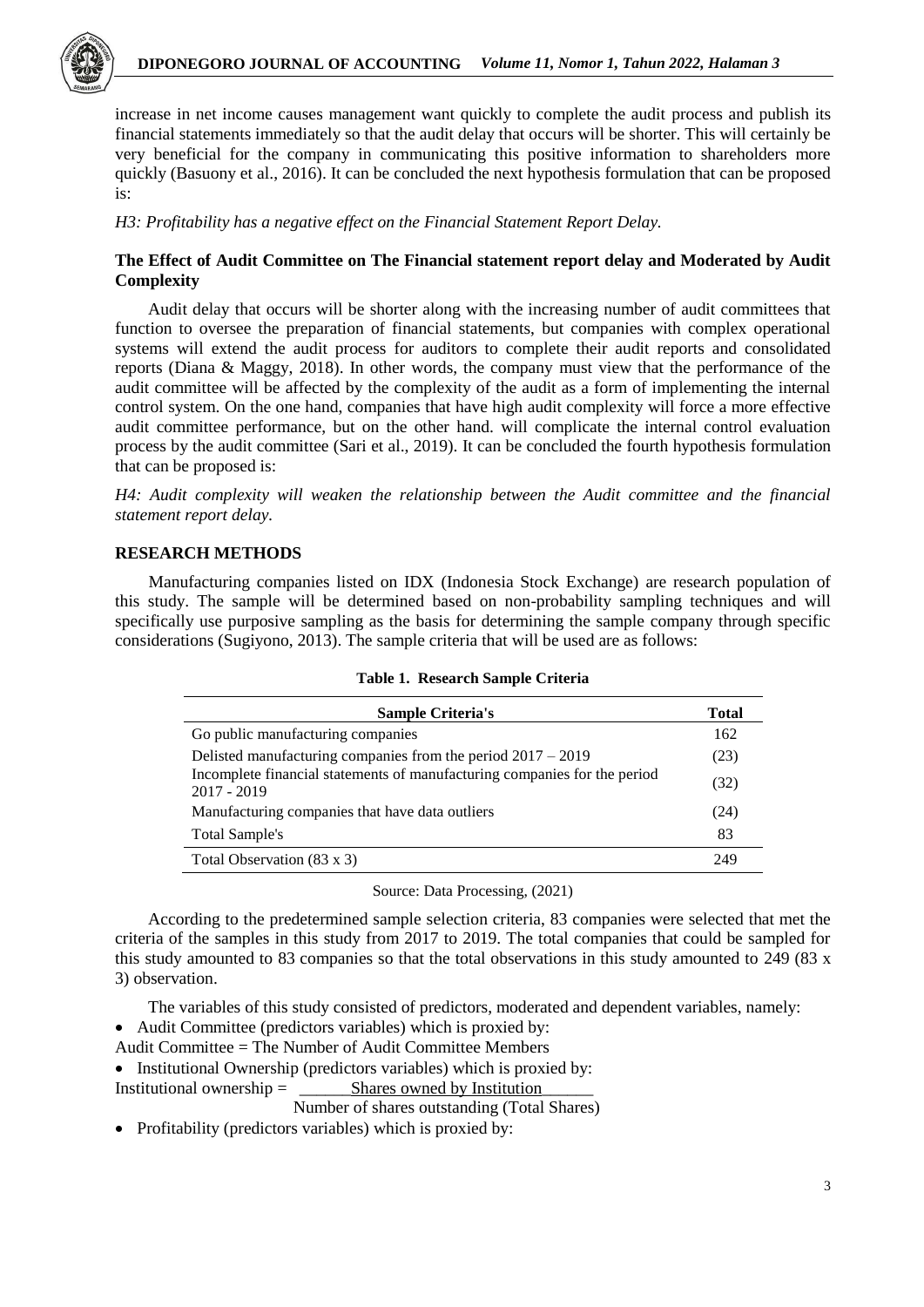

Net profit margin  $=$  Net Income Net Sales

Audit Complexity (moderated variables) which is proxied by:

- Audit Complexity = Natural logarithm of total assets (LN Total Asset)
- Financial Statement Report Delay which is proxied by:
- Financial statement report delay = Date of publication of the audit report December, 31 (in days)

The data analysis technique for this research is moderated regression analysis, which is a special application of linear multiple regression where the regression equation contains elements of interaction (multiplication of two or more independent variables) (Ghozali, 2018). Specifically, this data analysis technique consists of descriptive statistics, normality test, multicollinearity test, heteroscedasticity test, autocorrelation test, regression model, determination coefficient and hypothesis testing.

## **RESULT AND INTERPRETATION**

## **Descriptive Statistics**

| <b>Table 2. Descriptive Statistics</b> |     |          |           |             |                       |  |  |
|----------------------------------------|-----|----------|-----------|-------------|-----------------------|--|--|
| <b>Descriptive Statistics</b>          |     |          |           |             |                       |  |  |
|                                        | N   | Minimum  | Maximum   | Mean        | <b>Std. Deviation</b> |  |  |
| Fin. State. report<br>delay            | 249 | 39       | 150       | 79.96       | 15.663                |  |  |
| Audit Committee                        | 249 | 2        | 5         | 3.05        | .300                  |  |  |
| Ins. Ownership                         | 249 | .000     | 1.000     | .77859      | .254469               |  |  |
| <b>NPM</b>                             | 249 | $-7.846$ | 6.322     | .01989      | .685272               |  |  |
| <b>Audit Complexity</b>                | 249 | 89327    | 351958000 | 10965531.61 | 38231782.741          |  |  |
| Valid N (listwise)                     | 249 |          |           |             |                       |  |  |

Source: Data Processing, (2021)

Audit committee is an independent group and has no special relationship with the company. The number of audit committee members is a proxy of this variable. Based on the result which can be seen in table 2. above, it can be seen that the minimum value of the audit committee during the research period in manufacturing companies is 2 which are companies with emitten codes: MBTO and WSBP in period of 2017 - 2019. The maximum value for the audit committee during the research period for manufacturing companies is 5, which are companies with emitten codes: CPIN in period of 2017. Overall, the mean score of audit committees for manufacturing companies in the period 2017 - 2019 is 3.05. This shows that the majority of manufacturing companies have audit committees of three individuals with the lowest mean value of 2 (see appendix 2) that are manufacturing companies with emitten codes MBTO and WSBP and the highest mean value of 5 (see appendix) that are manufacturing companies with emitten codes CPIN.

Institutional ownership is percentage of share ownership in a public company owned by a legal entity institution (financial institution, public company, etc.) (Frischanita, 2018). Based on the result which can be seen in table 2. above, it can be seen that the minimum value of the institutional ownership during the research period in manufacturing companies is 0.000 which are companies with emitten codes: BAJA and CAMP in period of 2017 - 2019. The maximum value for the institutional ownership during the research period for manufacturing companies is 1.000, which are companies with emitten codes FASW in period of 2019. Overall, the mean score of institutional ownership for manufacturing companies in the period 2017 - 2019 is 0.779 (77,9%). The mean value of institutional ownership is close to 1 (100%) so it can be said that the majority of manufacturing companies have implemented good corporate governance principles by including a high percentage of institutional ownership.

Profitability is a measure of the effectiveness and success of the company in obtaining profits. Based on the result which can be seen in table 2. above, it can be seen that the minimum value of the profitability (NPM) during the research period in manufacturing companies is -7.846 which are companies with emitten codes: HDTX in period of 2019. The maximum value for profitability (NPM)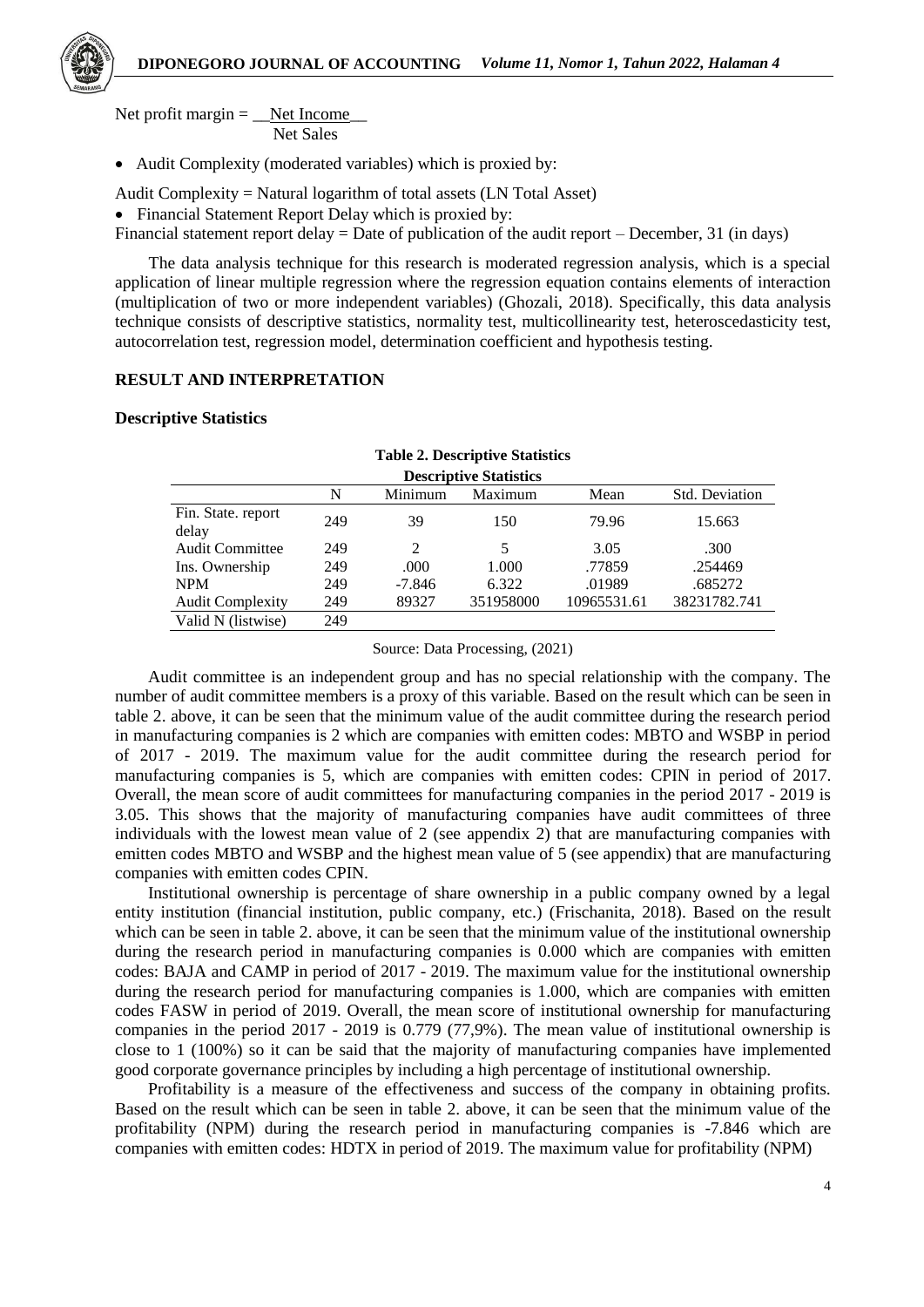

during the research period for manufacturing companies is 6.322, which are companies with emitten codes IKAI in period of 2018. Overall, the mean score of profitability (NPM) for manufacturing companies in the period 2017 - 2019 is 0.020 (2,0%). The mean value of profitability (NPM) is below 10% so it can be said that the majority of manufacturing companies experience a very significant decrease in ability to generate profitability (Kasmir, 2013).

Audit complexity is the complexity of the company's operations by the division of departments or work divisions that are increasingly specific in different work units. Based on the result which can be seen in table 2. above, it can be seen that the minimum value of audit complexity during the research period in manufacturing companies is 89.327 million rupiah which are companies with emitten codes: BIMA in period of 2017. The maximum value for audit complexity during the research period for manufacturing companies is 351.958 billion rupiah, which are companies with emitten codes ASII in period of 2019. Overall, the mean score of audit complexity for manufacturing companies in the period 2017 - 2019 is 10.965 billion rupiah which means the level of audit complexity that will be carried out by auditors in manufacturing companies has a high level of complexity due to the large value of total assets owned by the majority of companies.

Financial statement report delay is the time required to complete the audit process by the external auditor in the year-end period until the publication of the company's audit report which is calculated based on the number of days (Diana & Maggy, 2018). Based on the result which can be seen in table 2. above, it can be seen that the minimum value of audit delay during the research period in manufacturing companies is 39 days which are companies with emitten codes: FASW in period of 2018. The maximum value for financial statement report delay during the research period for manufacturing companies is 150 days, which are companies with emitten codes HDTX in period of 2019. Overall, the mean score of audit delay for manufacturing companies in the period 2017 - 2019 is 79.96 days. The mean value of audit delay is below 90 days so it can be said that the majority of manufacturing companies are fast in completing financial reports and not experiencing delays as stipulated in BAPEPAM decision No. KEP-346 / BL / 2011 and OJK regulation No. 44 /POJK.04/2016.

#### **Normality Test**

The Kolmogorov-Smirnov test will be used as an assessment of normality tests by calculating the significance value where if the significance value is above 5% (0.05) so it can conluded that normally distributed of data sample and vice versa (Ghozali, 2018). The following is the results of statistical calculations using SPSS related to the normality test:

| <b>Table 3. Normality Test</b>   |       |  |  |  |
|----------------------------------|-------|--|--|--|
| Kolmogorov - Smirnov Test        |       |  |  |  |
| Asymptotic significance 2-tailed | 0.085 |  |  |  |
| Source: Data Processing, (2021)  |       |  |  |  |

The results that can be seen in table 3. above can be concluded that the data is normally distributed based on the Asymp.sig value.  $(2$ -tailed) = 0.085 greater than 5%.

#### **Multicollinearity Test**

According to Ghozali, (2018), a variable is said to have no multicollinearity if the tolerance value is above than 0.10 and the variance inflation factor (VIF) value is less than 10. The following is the results of statistical calculations using SPSS related to the multicollinearity test: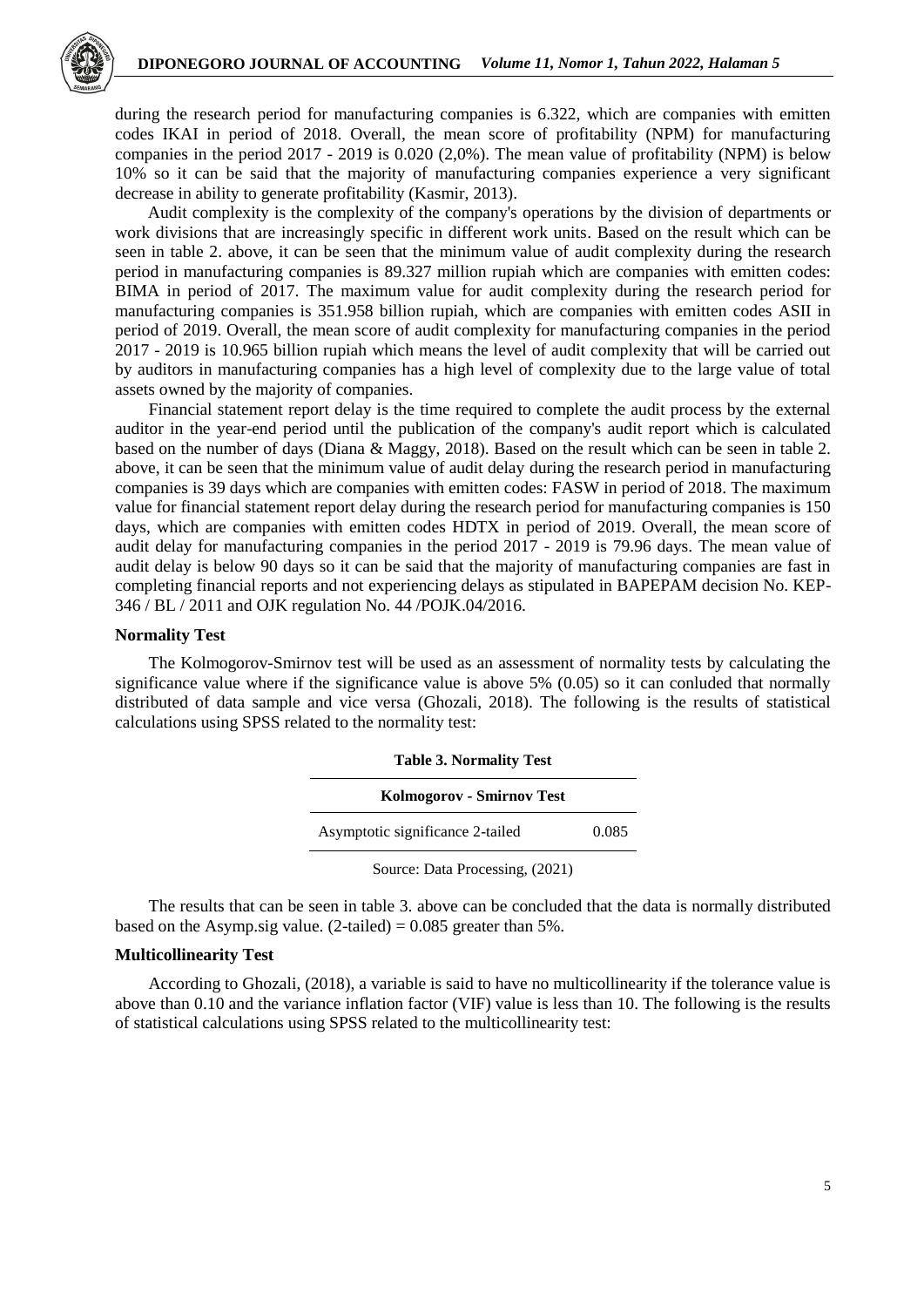| <b>Table 4. Multicollinearity Test</b>           |                                |       |  |  |  |
|--------------------------------------------------|--------------------------------|-------|--|--|--|
| Model                                            | <b>Collinearity Statistics</b> |       |  |  |  |
|                                                  | Tolerance<br>VIF               |       |  |  |  |
| (Constant)                                       |                                |       |  |  |  |
| <b>Audit Committee</b>                           | 0.404                          | 2.478 |  |  |  |
| Ins. Ownership                                   | 0.868                          | 1.152 |  |  |  |
| <b>NPM</b>                                       | 0.973                          | 1.028 |  |  |  |
| <b>AC AUDIT COMPLEX</b>                          | 0.385                          | 2.600 |  |  |  |
| a. Dependent Variable: Financ. State. Rep. Delay |                                |       |  |  |  |

Source: Data Processing, (2021)

Based on the result which can be seen in table 4. above, the tolerance value of audit committee, institutional ownership, profitability and audit complexity  $(0.404; 0.868; 0.973; 0.385) > 0.100$  and the VIF value of audit committee, institutional ownership, profitability and audit complexity (2.478; 1.152; 1.028; 2.600) is below 10. This indicates that there is no multicollinearity in the predictor variables (audit committee, institutional ownership, profitability and audit complexity).

## **Heteroscedasticity Test**

The following is the results of statistical calculations using SPSS related to the heteroscedasticity test:

| <b>Table 5. Heteroscedasticity Test</b> |                                |               |                              |          |       |  |  |
|-----------------------------------------|--------------------------------|---------------|------------------------------|----------|-------|--|--|
| Model                                   | Unstandardized<br>Coefficients |               | Standardized<br>Coefficients | t        | Sig.  |  |  |
|                                         | B                              | Std.<br>Error | <b>B</b> eta                 |          |       |  |  |
| (Constant)                              | 2.177                          | 7.006         |                              | 0.311    | 0.756 |  |  |
| <b>Audit Committee</b>                  | 0.952                          | 3.203         | 0.03                         | 0.297    | 0.767 |  |  |
| Ins. Ownership                          | 3.108                          | 2.574         | 0.082                        | 1.207    | 0.229 |  |  |
| <b>NPM</b>                              | $-0.101$                       | 0.903         | $-0.007$                     | $-0.112$ | 0.911 |  |  |
| AC AUDIT<br><b>COMPLEX</b>              | 0.079                          | 0.131         | 0.062                        | 0.603    | 0.547 |  |  |
| a. Dependent Variable: ABS RES          |                                |               |                              |          |       |  |  |

Source: Data Processing, (2021)

Based on the result which can be seen in table 5. above, the sig. value of each predictor variable's (audit committee, institutional ownership, profitability, audit complexity and audit committee  $\times$  audit complexity) are 0.155; 0.201; 0.964; 0.133 and 0.188) is greater than 0.05 which can be concluded that there is no symptom of heteroscedasticity in this regression model, so that the regression model is feasible to use to see the regression model.

## **Autocorrelation Test**

The following is the results of statistical calculations using SPSS related to the autocorrelation test:

**Table 6. Autocorrelation Test**

| <b>Run Test</b>                  |       |
|----------------------------------|-------|
| Asymptotic significance 2-tailed | 0.657 |

Source: Data Processing, (2021)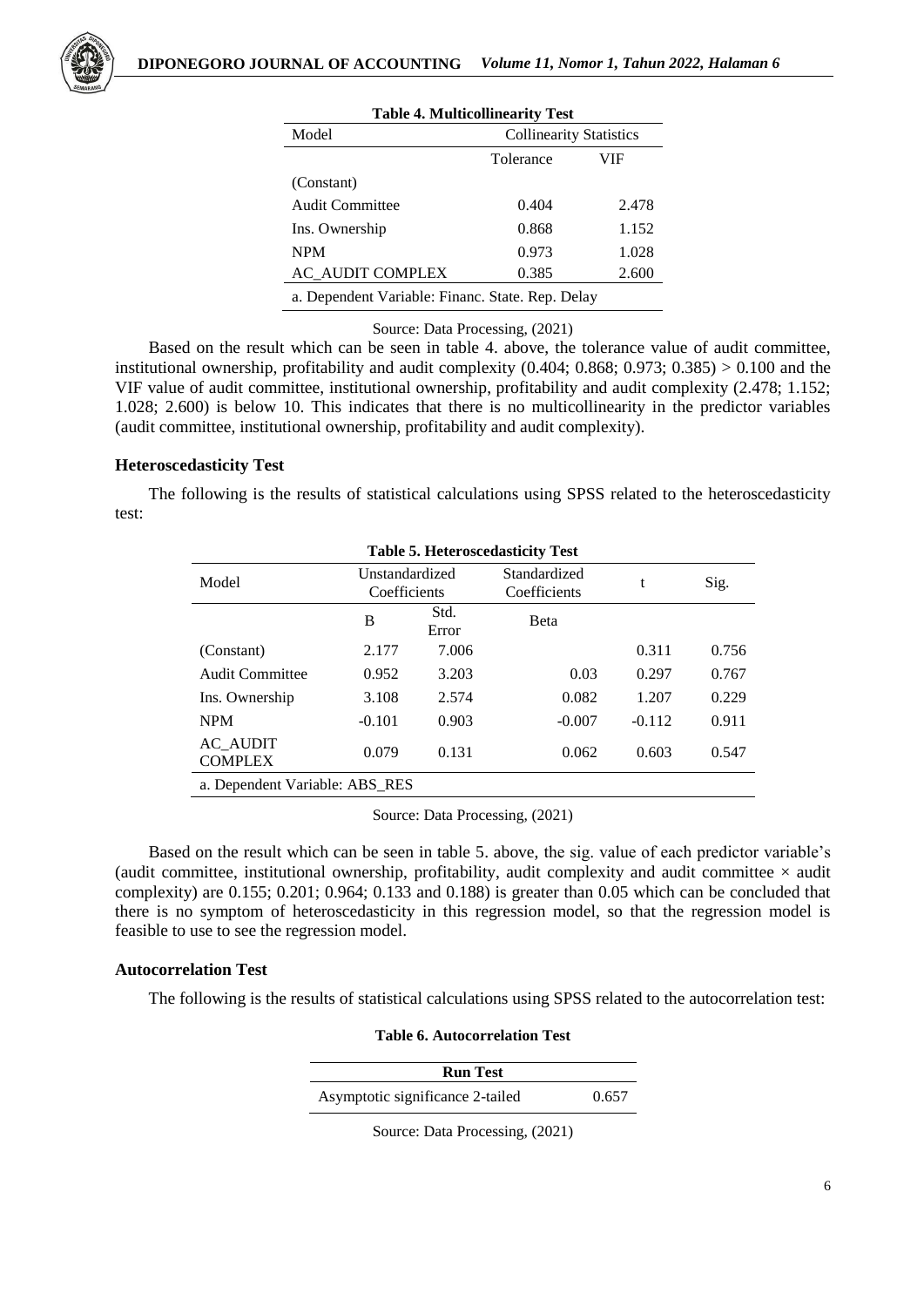

Based on the result which can be seen in table 6. above, the asymp.sig.(2-tailed) value of the regression model is 0.657 which is greater than 0.05, it means that in this regression model there is no autocorrelation symptom.

## **Regression Model**

The following is the result of SPSS calculation on the formed regression model:

| <b>Table 7. Regression Model</b>                 |                                |               |                              |          |       |  |
|--------------------------------------------------|--------------------------------|---------------|------------------------------|----------|-------|--|
|                                                  | Unstandardized<br>Coefficients |               | Standardized<br>Coefficients | t        | Sig.  |  |
|                                                  | B                              | Std.<br>Error | <b>B</b> eta                 |          |       |  |
| (Constant)                                       | 79.691                         | 10.761        |                              | 7.406    | 0.000 |  |
| <b>Audit Committee</b>                           | 10.317                         | 4.919         | 0.198                        | 2.097    | 0.037 |  |
| Ins. Ownership                                   | $-7.993$                       | 3.954         | $-0.13$                      | $-2.022$ | 0.044 |  |
| <b>NPM</b>                                       | $-5.209$                       | 1.387         | $-0.228$                     | $-3.756$ | 0.000 |  |
| <b>AC AUDIT</b><br><b>COMPLEX</b>                | $-0.556$                       | 0.201         | $-0.267$                     | $-2.771$ | 0.006 |  |
| a. Dependent Variable: Financ. State. Rep. Delay |                                |               |                              |          |       |  |

Source: Data Processing, (2021)

Based on the result which can be seen in table 4.8 above, the form of the regression model equation is obtained as follows:

## **AD = 79.691 + 10.317 AC - 7.933 IO - 5.209 NPM - 0.556 MOD**

The sign (positive or negative) of the regression coefficient on each predictor variable will determine the increase or decrease in the value of the financial statement report delay where if one of the predictor variable values is expected to increase or decrease by one unit, the value of the other predictor variables is estimated to be constant or equal to zero.

## **Determination Coefficient (R<sup>2</sup> )**

The following is the result of SPSS calculation on the value of the coefficient of determination:

| <b>Table 8. Determination Coefficient</b>              |                |          |            |                   |  |  |
|--------------------------------------------------------|----------------|----------|------------|-------------------|--|--|
| Model Summary <sup>b</sup>                             |                |          |            |                   |  |  |
| Model                                                  | R              | R Square | Adjusted R | Std. Error of the |  |  |
|                                                        |                |          | Square     | Estimate          |  |  |
|                                                        | $.355^{\circ}$ | .126     | .112       | 14.764            |  |  |
| a. Predictors: (Constant), AC AUDIT COMPLEX, NPM, Ins. |                |          |            |                   |  |  |
| Ownership, Audit Committee                             |                |          |            |                   |  |  |
| b. Dependent Variable: Financ. State. Rep. Delay       |                |          |            |                   |  |  |

Source: Data Processing, (2021)

Based on the result which can be seen in table 8. above, an adjusted R Square value is 0.112, meaning that to find the percentage it must be multiplied by 100% (0.112 x 100%) that is 11,2%. This means that 11.2% of audit delay can be explained by variations of all predictor variables (audit committee, institutional ownership, profitability, and moderating), while the rest (100% - 11.2% = 88.8%) that is 88.8% are explained by other variables outside the model.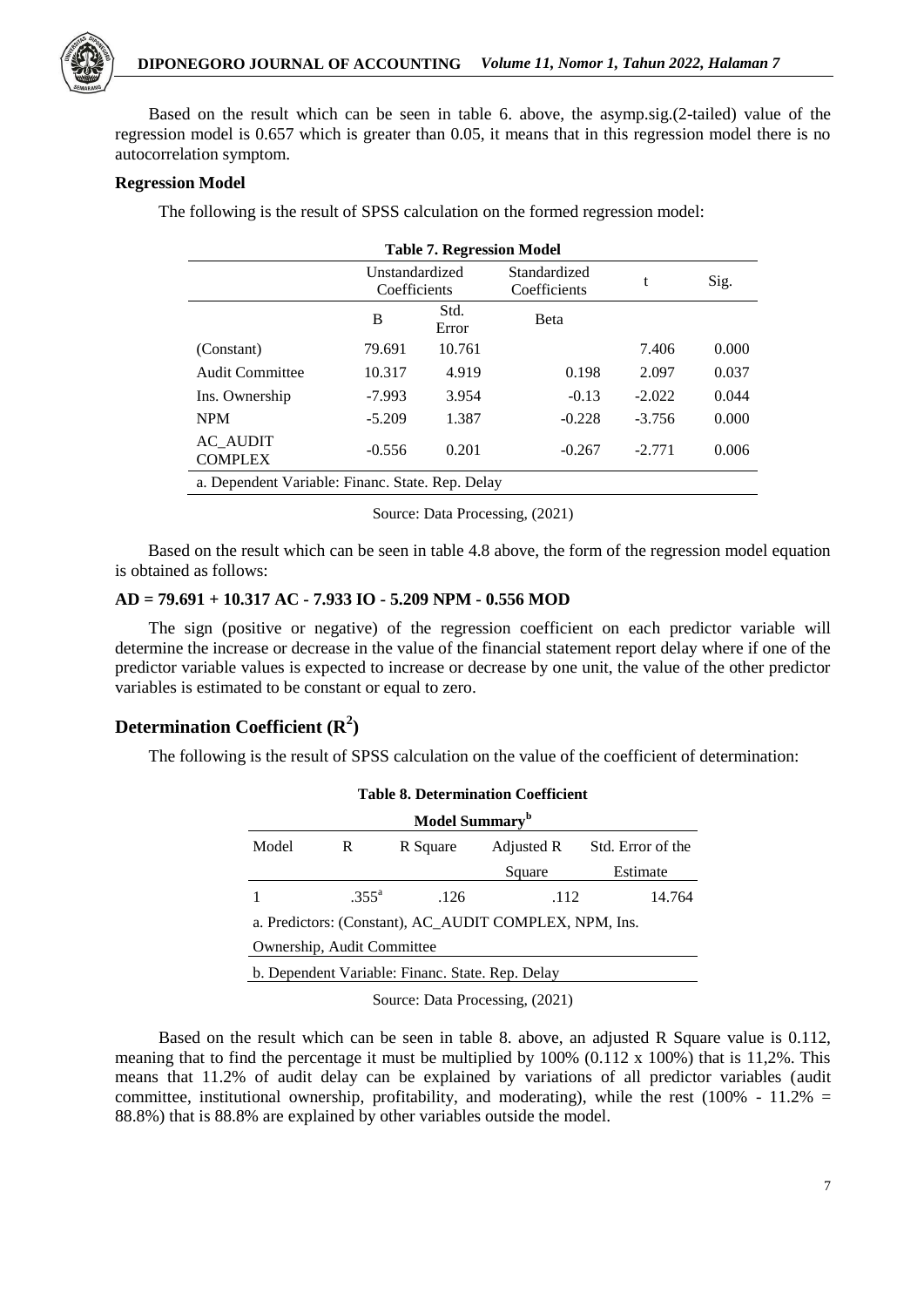

## **Hypothesis Testing - t Test**

One form of hypothesis testing is the t-test to analyze whether there is a significant effect on each predictor variable to financial statement report delay partially. The following is the results of statistical calculations using SPSS related to the hypothesis testing - t test:

| Table 9. Hypothesis Testing - t Test             |                                |               |                              |          |       |  |  |
|--------------------------------------------------|--------------------------------|---------------|------------------------------|----------|-------|--|--|
|                                                  | Unstandardized<br>Coefficients |               | Standardized<br>Coefficients | t        | Sig.  |  |  |
|                                                  | B                              | Std.<br>Error | Beta                         |          |       |  |  |
| (Constant)                                       | 79.691                         | 10.761        |                              | 7.406    | 0.000 |  |  |
| <b>Audit Committee</b>                           | 10.317                         | 4.919         | 0.198                        | 2.097    | 0.037 |  |  |
| Ins. Ownership                                   | $-7.993$                       | 3.954         | $-0.13$                      | $-2.022$ | 0.044 |  |  |
| <b>NPM</b>                                       | $-5.209$                       | 1.387         | $-0.228$                     | $-3.756$ | 0.000 |  |  |
| <b>AC_AUDIT</b><br><b>COMPLEX</b>                | $-0.556$                       | 0.201         | $-0.267$                     | $-2.771$ | 0.006 |  |  |
| a. Dependent Variable: Financ. State. Rep. Delay |                                |               |                              |          |       |  |  |

Source: Data Processing, (2021)

According to the table 9. above, it can be concluded that:

- Sig. value of audit committee  $= 0.037 < 0.05$ , it means that the decision taken to reject Ho1 and accept Ha1, that is the audit committee has significant effect on Financial statement report delay.
- Sig. value of institutional ownership =  $0.044 < 0.05$ , it means that the decision taken to reject Ho<sub>2</sub> and accept Ha2, that is institutional ownership has a significant effect on financial statement report delay.
- Sig. value of profitability (NPM) =  $0.000 < 0.05$ , it means the decision to be taken to reject H<sub>O3</sub> and accept Ha<sub>3</sub>, that is profitability (NPM) has a significant effect on financial statement report delay.
- The moderating variable (audit committee  $\times$  audit complexity) has a value of sig. = 0.006  $\times$  0.05, it can be concluded to reject  $Ho_4$  and accept  $Ha_4$ , which means that audit complexity moderates the effect of audit committee on financial statement report delay. Determination of the moderator variable type is based on the results of the audit complexity variable regression as an independent variable in the regression model that is formed on the dependent variable (financial statement report delay) and the results show that sig.  $= 0.225 \le 0.05$ , it's means that the moderator variable (audit complexity) does not function as a predictor variable (independent) but directly interacts with other predictor variables, namely the audit committee. From the results of this regression model, it can be said that the type of moderator in the audit complexity variable is a pure moderator (Ghozali, 2018).

#### **The Effect of Audit Committee on Financial Statement Report Delay**

There is significant effect audit committee on financial statement report delay and the relationship formed is positive and it was based on hypothesis testing results (t test) where the audit committee variable has a value of sig.  $= 0.037 < 0.05$  (with a positive regression coefficient). The mean score of audit committees for manufacturing companies in the period 2017 - 2019 is 3.05. This shows that the majority of manufacturing companies have audit committees of three individuals. Mean value of the audit committee has a high data tendency followed by a high data tendency of mean value of number of days of audit delay during the period of this study.

This significant relationship between audit committee size and financial statement report delay means that the number of audit committee members can affect the number of days for preparing and reporting financial statements. The competence owned by committee members; the functions and roles of the audit committee can run more effectively and simplify the audit process than independent auditors (Frischanita, 2018). However, the correlation is positive, which means that the bigger of audit committee size will increase the number of days of the financial statement report delay, and vice versa,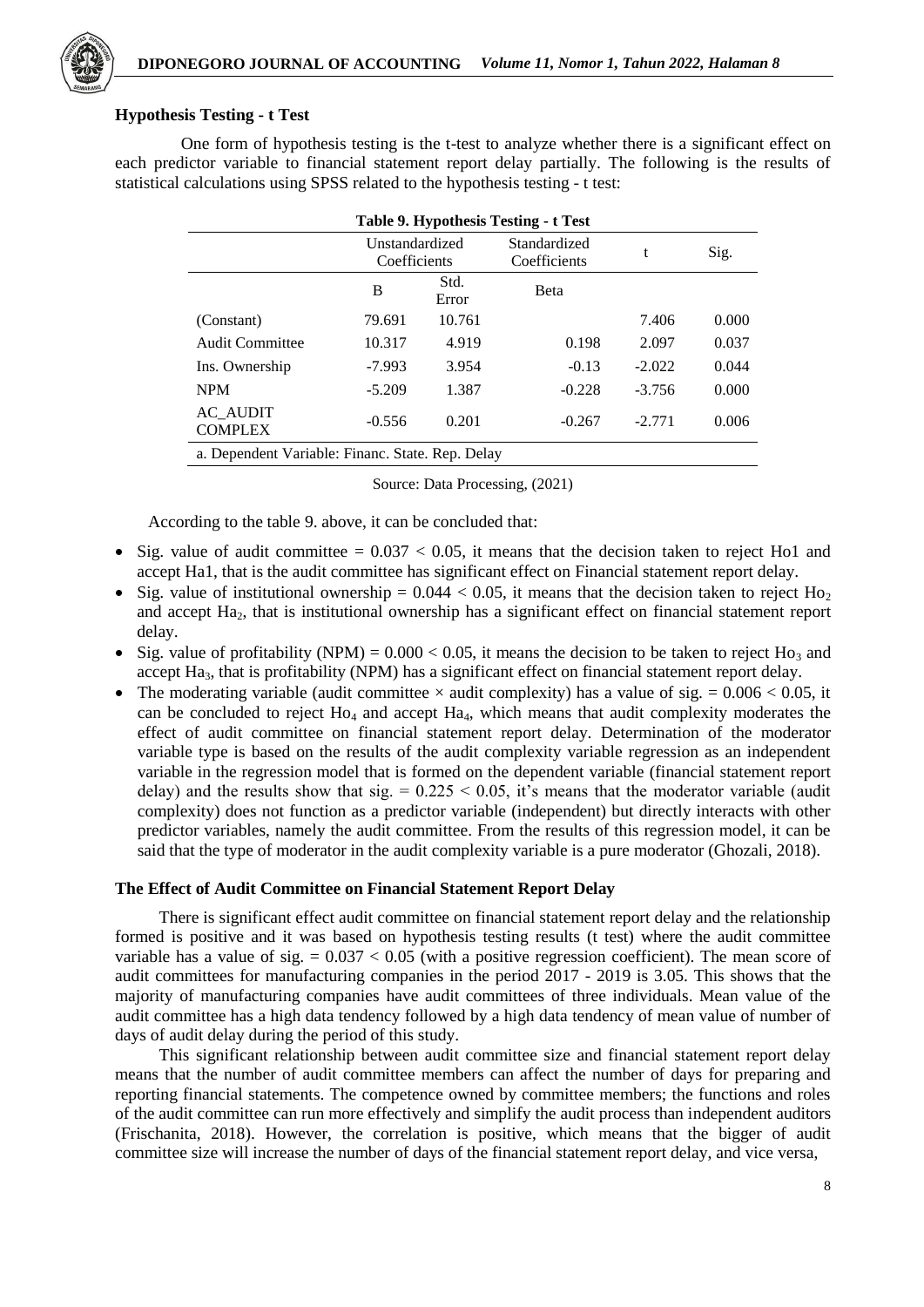

the smaller of audit committee size will reduce the number of days of the financial statement report delay. This result is in line with agency theory which states that monitoring effectiveness and group cohesion can be increased by a small audit committee size. A smaller of audit committees' size can ensure effective and efficient oversight (Raweh et.al., 2019).

These results are in line with research conducted by Raweh *et.al.* (2019), Umami *et.al.* (2020), Bédard & Gendron (2010), and Eksandy, A. (2017) shows that the audit committee size has positive and significant effect on financial statement report delay.

## **The Effect of Institutional Ownership on Financial Statement Report Delay**

There is significant effect institutional ownership on financial statement report delay and the relationship formed is negative and it was based on hypothesis testing results (t test) where the institutional ownership variable has a sig value.  $= 0.044 < 0.05$  (with a negative regression coefficient). It's means that financial statement report delay (in days) will decrease in line with the increasing number of institutional ownership compositions in manufacturing company shares and vice versa. This result is in line with the high data tendency of institutional ownership where the mean score of institutional ownership for manufacturing companies in the period 2017 - 2019 is 0.779 (77.9%). Mean value of audit committees has a high data tendency so that it can reduce the number of days the average financial statement report delay reaches below the 90 days limit (means score audit delay = 79.96 days).

The conclusions that can be drawn from the results of this study are agency theory explain that the greater institutional ownership on composition of company shareholding as a form of corporate governance mechanism, a company will have great power in improving the quality of financial statement including shorter audit report completion times (shorter financial statement report delay). Institutional ownership that acts as the majority shareholder is expected to provide monitoring of management decisions, so as to reduce the financial statement report delay. Institutional ownership can be an effective internal control function. They have the ability to force management to comply with applicable regulations regarding the issuance of financial statements in the capital market, which is before 90 days from the end of the year. This empirical finding is as same as the research conducted by Frischanita (2018) and Suparsada & Putri, (2017).

#### **The Effect of Profitability on Financial Statement Report Delay**

There is significant effect profitability on financial statement report delay and negative relationship and it was based on statistic calculation related to t test where the profitability (NPM) has a sig value.  $= 0.000 < 0.05$  (with a negative regression coefficient). It's means that that financial statement report delay (in days) will decrease when profitability ratio (NPM) of manufacturing company increases and vice versa. The mean score of profitability (NPM) for manufacturing companies in the period 2017 - 2019 is 0.020 (2,0%). The mean value of profitability (NPM) is below 10% so it can be said that the majority of manufacturing companies experience a very significant decrease in ability to increase profitability. The data tendency year on year between profitability (NPM) and financial statement report delay shows the opposite trend where the mean value per year during the research period on profitability (NPM) has decreased while financial statement report delay has increased.

Related to the results of this study, signal theory is able to explain the reason behind it, internal management willing to immediately complete the audit process and publish its annual audit report when the company experiences high profitability, because this information is a "positive signal" for investors. On the contrary, management will try to delay the audit process and have an impact on delaying the publication of its annual audit report when the company experiences a decline in profitability (losses), because this information is a "negative signal" for investors. (Khoufi & Khoufi, 2018). Suparsada & Putri, (2017); Handoyo & Maulana, (2019); and Rubianto (2017) has similar empirical findings related to their research.

## **The Effect of Audit Committee on The Financial statement report delay and Moderated by Audit Complexity**

The audit complexity moderated the effect of the audit committee on financial statement report delay and it was based on statistic calculation related to hypothesis testing (t test) where the moderating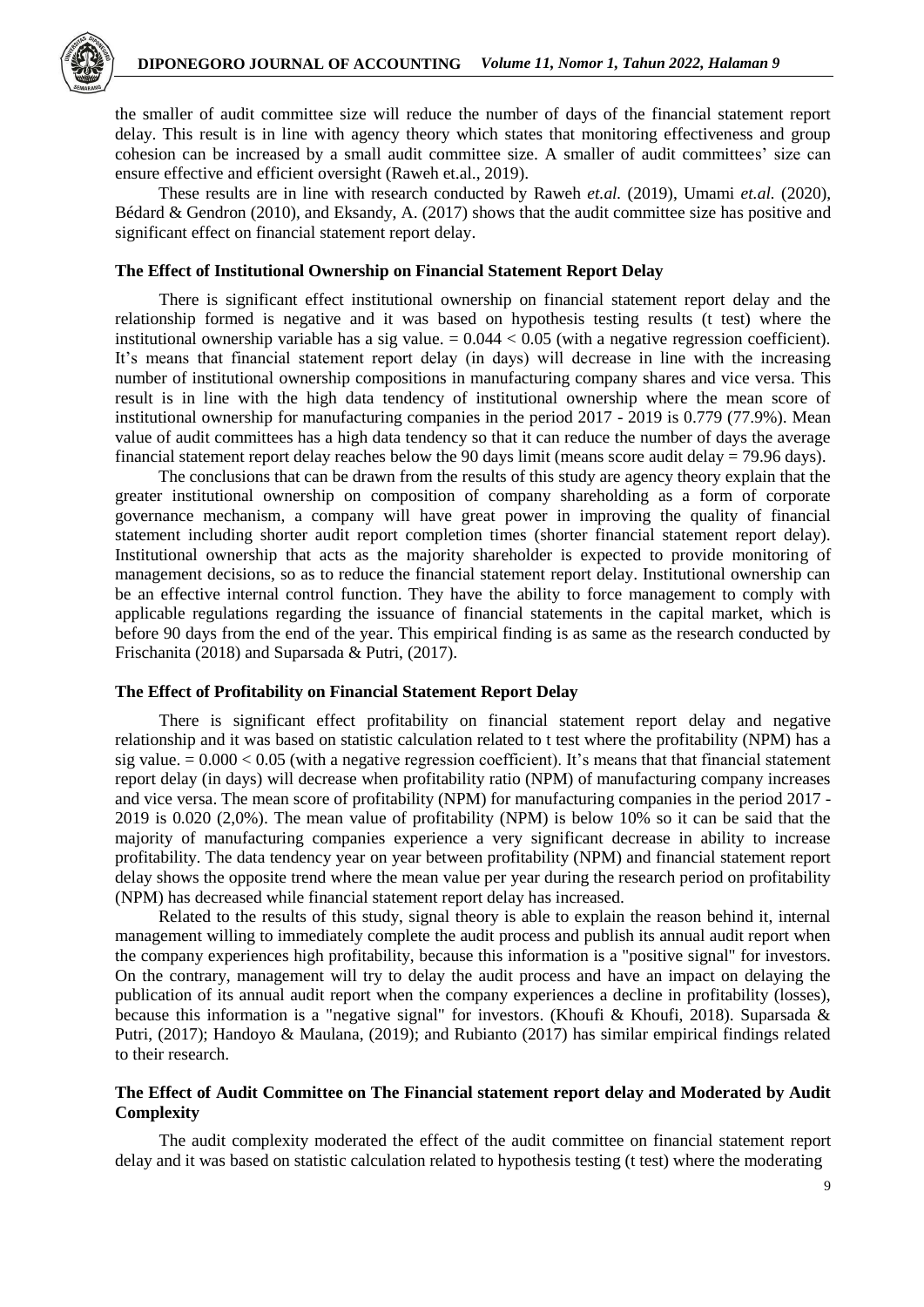

variable (audit committee  $\times$  audit complexity) has a value of sig. = 0.006  $> 0.05$ . Based on the regression model formed, the moderator variable (audit complexity) does not function as a predictor variable (independent) but directly interacts with other predictor variables (audit committee), then the type of moderator formed from audit complexity is a pure moderator. The regression coefficient of the moderating variable is negative, that means audit complexity will weaken the relationship between the audit committee and the financial statement report delay.

These results can be interpreted that the company needs to consider the aspect of audit complexity in implementing the company's control system. This is because audit complexity can affect the performance of the audit committee as a form of supervision and internal control of the company. The existence of audit complexity conditions can weaken the role of the audit committee, so that the audit committee need to work more effectively and efficiently, and optimal performance will be achieved. The high complexity of the company's audit will make the internal control evaluation process carried out by the audit committee more difficult. This empirical finding in line with the empirical findings by Sari, Subroto, & Ghofar, (2019) where there is a moderating role of audit complexity that weaken the relationship between audit committee and financial statement report delay.

## **CONCLUSION AND LIMITATION**

From the empirical findings that have been described above, the researchers drew several conclusions to answer all the research purposes, as follows first, audit committee has positive effect on financial statement report delay. Second, institutional Ownership has a negative effect on financial statement report delay. Third, profitability has a negative effect on financial statement report delay. Fourth, audit complexity weaken the effect of the audit committee on financial statement report delay.

The data analysis technique used in this study is OLS regression using SPSS tools so that different results will be obtained if using other data analysis techniques such as panel data regression. In addition, the research variables studied were variables that affected financial statement report delay, namely audit committee, institutional ownership, profitability and audit complexity as moderation variables. The result of determination coefficient (R2) value is still small, 11.3%, it means that there is a limited ability related to the explanation of predictor variable to the dependent variable. Therefore, further research analyzes other antecedent factors for the occurrence of financial statement report delay such as audit firm reputation, sales growth, current ratio, market capitalization, bankruptcy, etc.

Suggestions that can be submitted related to the results of this study are` first, manufacturing companies listed on IDX to consider the factors that affect financial statement report delay by evaluating and analyzing these factors in order to avoid delays in the audited financial statements to be published because audit delay can reflect poor management performance in the sight of investors. Second, it is necessary to consider expanding the research population for the next research, namely other company sectors listed on the IDX with a long period of time (more than three years) so that it will produce research that can be generalized. Third, looking at other antecedent factors for the occurrence of audit delay in the next research such as KAP size, audit opinion, managerial ownership with different data analysis methods such as panel data regression.

## **REFFERENCE**

- Ahmed, M. I. & Ahmad, A. C. (2016). Effects of Corporate Governance Characteristics on Audit Report Lags. *International Journal of Economics and Financial Issues, 6(57)*, 159 – 164.
- Alfraih, M. M. (2016). Corporate governance mechanisms and audit delay in a joint audit regulation. *Journal of Financial Regulation and Compliance, 24(3)*, 292 – 316. DOI 10.1108/JFRC-09- 2015-0054
- Angruningrum, S. & Wirakusuma, M. G. (2013). Pengaruh Profitabilitas, Leverage, Kompleksitas Operasi, Reputasi Kap Dan Komite Audit Pada Audit Delay. *E-Jurnal Akuntansi Universitas Udayana, 5(2)*, 251 – 270. ISSN: 2302-8556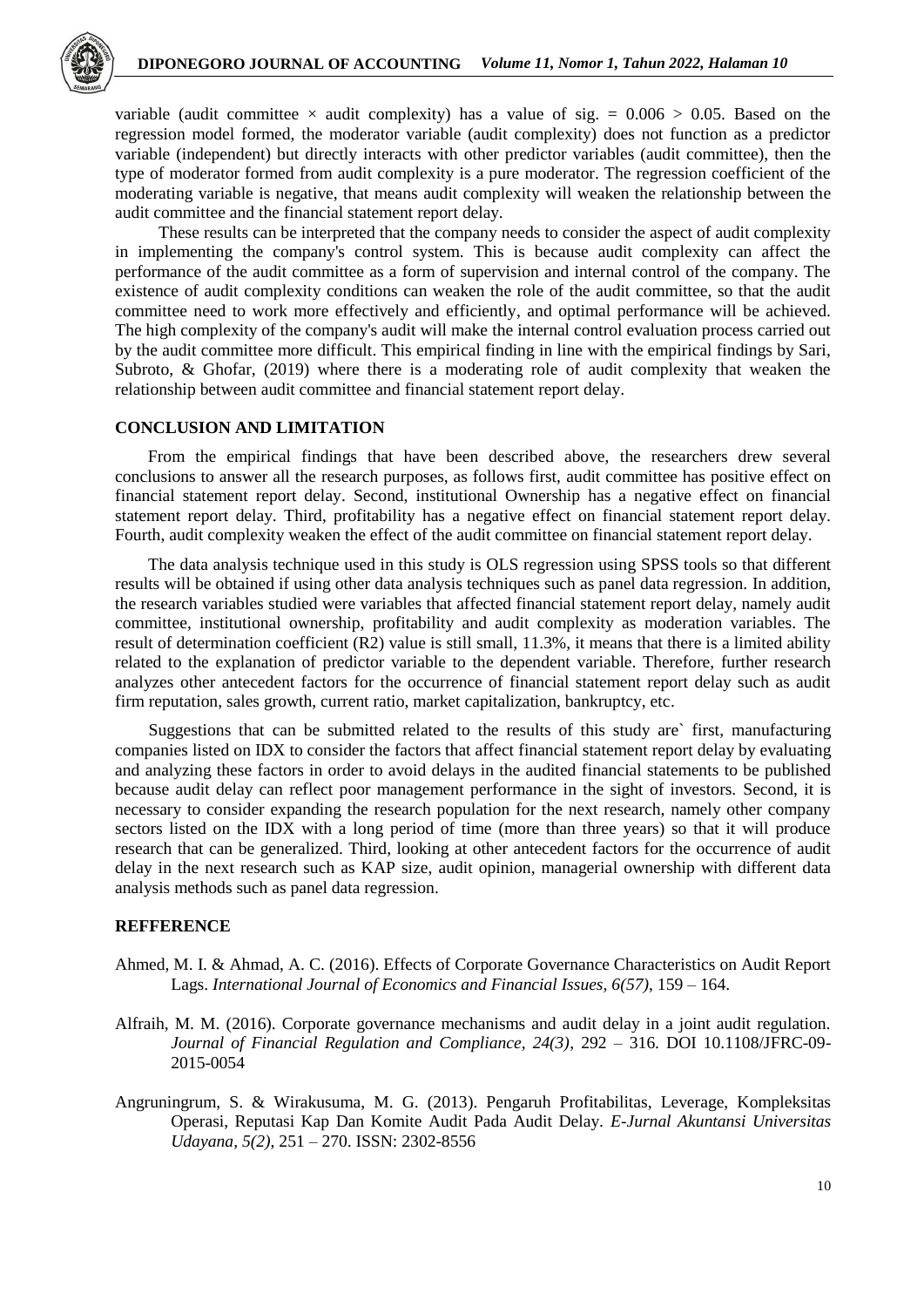

- Ariyani, N. N. T. D. & Budiartha, I. K. (2014). Pengaruh Profitabilitas, Ukuran Perusahaan, Kompleksitas Operasi Perusahaan Dan Reputasi KAP Terhadap Audit Report Lag Pada Perusahaan Manufaktur. *E-Jurnal Akuntansi Universitas Udayana, 8(2)*, 217 – 230. ISSN: 2302-8556
- Basuony, M., Ehab K. A., Hussain, M., & Marie, O. (2016). Board characteristics, ownership structure and audit report lag in the Middle East. *International Journal Corporate Governance, 7(2)*, 180  $-205.$
- Bédard, J., & Gendron, Y. (2010). Strengthening the financial reporting system: Can audit committees deliver?. *International Journal of Auditing, 14(2)*, 174-210. https://doi.org/10.1111/j.1099- 1123.2009.00413.x
- Chen, S., & Zhang (2006). After Enron Auditor Conservatism and Ex-Andersen Clients. *The Accounting Review*, 49 – 82.
- Eksandy, A. (2017). Pengaruh Ukuran Perushaan, Solvabilitas, Profitabilitas Dan Komite Audit Terhadap Audit Delay (Pada Perusahaan Properti dan Real Estate yang Terdaftar di Bursa Efek Indonesia Pada Tahun 2012 – 2015). *Competitive Jurnal Akuntansi dan Keuangan, 1(2)*, 1 – 15.
- Frischanita, Y. (2018). A Comparative Study of the Effect of Institutional Ownership, Audit Committee, and Gender on Audit Report Lag in Indonesia, Malaysia, and Singapore. *The Indonesian Accounting Review, 8(2)*, 131 – 143.
- Ghozali, I. (2018). *Aplikasi Analisis Multivariate Dengan Program IBM SPSS 25*. Edisi 9.Semarang: Badan Penerbit Universitas Diponegoro.
- Handoyo, S., & Maulana, E. D. (2019). Determinants of Audit Report Lag of Financial Statements in Banking Sector. Matrik : Jurnal Manajemen, *Strategi Bisnis dan Kewirausahaan, 13(2),* 142 – 152. https://doi.org/10.24843/MATRIK:JMBK.2019.v13.i02.p02
- Hassan, Y. M. (2016). Determinants of audit report lag: evidence from Palestine*. Journal of Accounting in Emerging Economies, 6(1),* 13 – 32*.* doi:10.1108/jaee-05-2013-0024
- Kasmir. (2013). *Pengantar Manajemen Keuangan*. Edisi Ketiga. Jakarta: Kencana.
- Khoufi, N., & Khoufi, W. (2018). An empirical examination of the determinants of audit report delay in France. *Managerial Auditing Journal*, 1 – 16. doi:10.1108/maj-02-2017-1518
- Maggy & Diana, P. (2018). Internal and External Determinants of Audit Delay: Evidence from Indonesian Manufacturing Companies. *Accounting and Finance Review, 3(1)*, 16 – 25
- Nurhayani, Sholihah, I. M., & Syaparuddin. (2017).Analisis investasi sektor industri manufaktur, pengaruhnya terhadap pertumbuhan ekonomi dan penyerapan tenaga kerja di Indonesia. *Jurnal Paradigma Ekonomika, 12(1),* 11 – 24. ISSN: 2085-1960.
- Putra, A. C. & Wiratmaja, I D. N. (2019). Pengaruh Profitabilitas Dan Kompleksitas Operasi Pada Audit Delay Dengan Ukuran Perusahaan Sebagai Variabel Moderasi. *E-Jurnal Akuntansi Universitas Udayana, 27(3)*, 2351 – 2375. https://doi.org/10.24843/EJA.2019.v27.i03.p26
- Putra, I G. A. P. & Ramantha, I W. (2015). Pengaruh Profitabilitas, Umur Perusahaan, Kepemilikan Institusional, Komisaris Independen, Dan Komite Audit Pada Ketepatwaktuan Publikasi Laporan Keuangan Tahunan. *E-jurnal Akuntansi Universitas Udayana, 10(1),* 199 – 213.